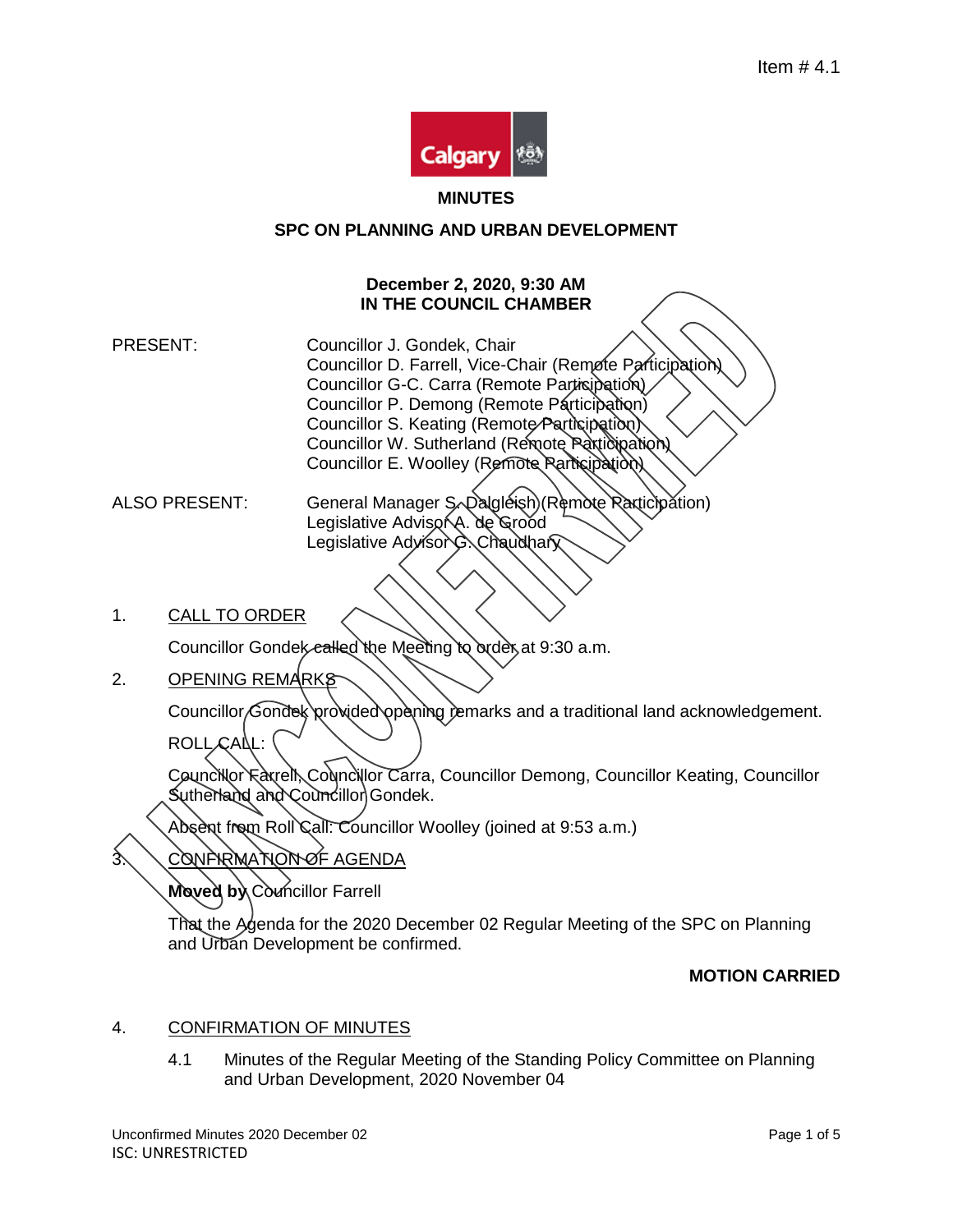## **Moved by** Councillor Carra

That the Minutes of the 2020 November 04 Regular Meeting of the SPC on Planning and Urban Development be confirmed.

# **MOTION CARRIED**

#### 5. CONSENT AGENDA

#### **Moved by** Councillor Demong

That the Consent Agenda be approved as follows:

- 5.1 DEFERRALS AND PROCEDURAL REQUESTS
	- 5.1.1 Deferral of Industry City Work Plan 2020 Year-End Report PUD2020-0020 due to SPC on PUD 2021 January 13 moved to 2021 February 03, PUD2020-1392
	- 5.1.2 Deferral of Renewed Land Use Bylaw Scoping Report (PUD2020-0721) due to SPC on PUD 2021 January moved to 2021, April 7, PUD2020-1375
	- 5.1.3 Deferral of R-CG Rowhouse Integration (2019 July 29 Council -CPC2019-0759) due to SPC on PUD 2020 Q4 moved to 2021 April 7, PUD2020-1394
- 5.2 BRIEFINGS
	- 5.2.1 Response to Motion Arising regarding Land Use Amendment in Alpine Park (Ward 13) at 5315 \146 Avenue SW, LOC2017-0378, PUD2020-1310
	- 5.2.2 List of Outstanding Motions and Directions for the SPC on Planning and Urban Development, PUD2020-1382

For: (6): Councillor Gondek, Councillor Farrell, Councillor Carra, Councillor Demong, Councillor Keating, and Councillor Sutherland

#### **MOTION CARRIED**

ROSTRONED REPORTS

None

7. **ITEMS FROM OFFICERS, ADMINISTRATION AND COMMITTEES** 

7.1 Multiple Municipal Historic Resource Designations – Fall 2020, PUD2020-1261

A presentation entitled "PUD2020-1261: Multiple Municipal Historic Resource Designations – Fall 2020" was distributed with respect to Report PUD2020-1261.

Josh Traptow, Heritage Calgary, addressed Committee with respect to Report PUD2020-1261.

**Moved by** Councillor Farrell

That with respect to Report PUD2020-1261, the following be approved: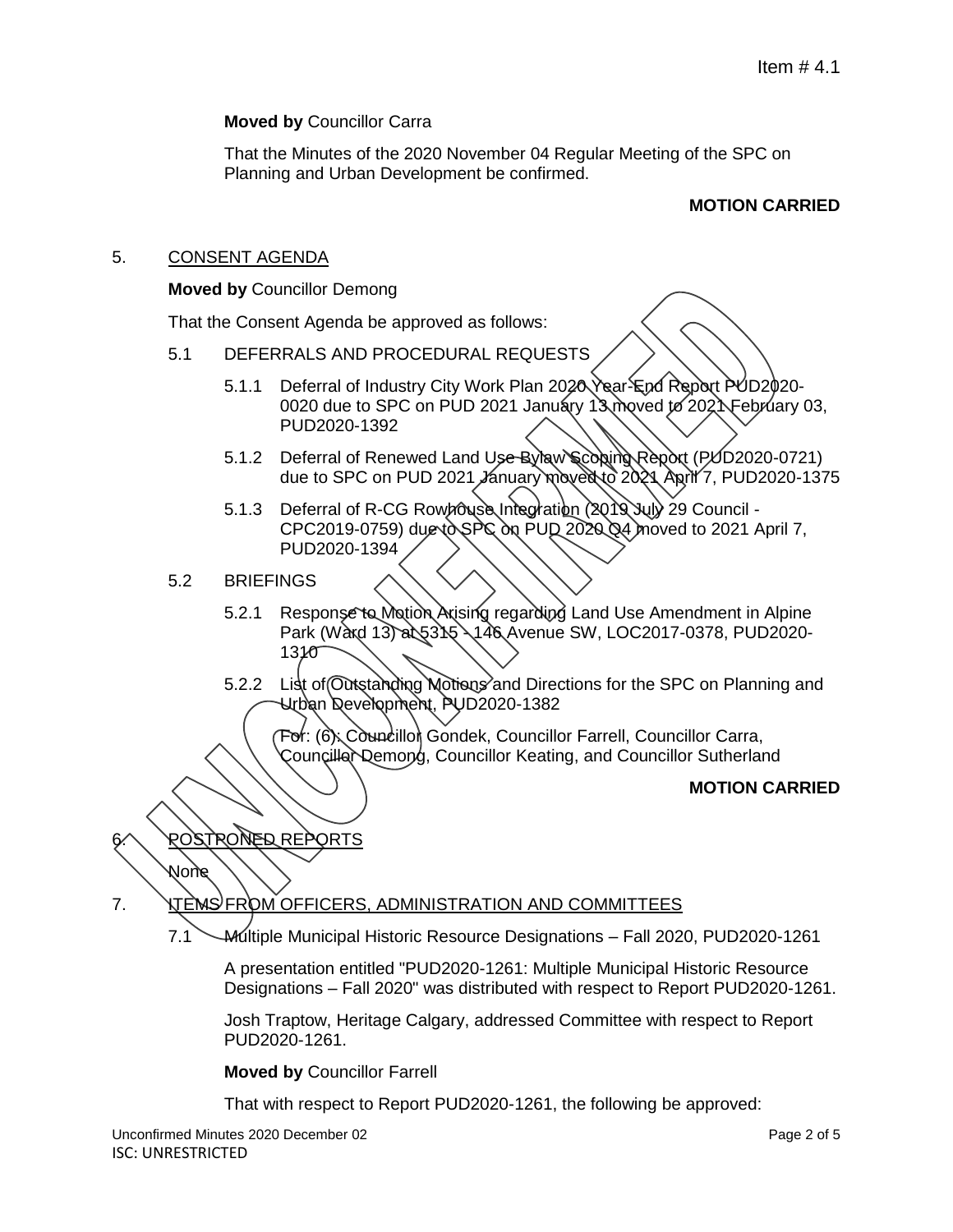That the Standing Policy Committee on Planning and Urban Development recommend that Council give three readings to each of the following proposed bylaws, to designate as a Municipal Historic Resource:

- a. the Grant (Jones) Residence (Attachment 2);
- b. the Madden Residence (Attachment 3); and
- c. St. Patrick's Roman Catholic Church (Attachment 4)

For: (6): Councillor Gondek, Councillor Farrell, Councillor Carra, Councillor Demong, Councillor Keating, and Councillor Sutherland

```
MOTION CARRIED
```
7.2 Modernizing the Joint Use and Planning Agreement, PUD2020-1314

A presentation entitled "Modernizing the Joint Use and Rlanning Agreement" was distributed with respect to Report PUD2020-1314.

Dany Breton, Calgary Board of Education, addressed Committee with respect to Report PUD2020-1314.

**Moved by Councillor Sutherland** 

That with respect to Report PUD2020-1314, the following be approved:

That the Standing Policy Committee on Planning and Urban Development recommend that Council:

- 1. Direct Administration to partner with the Calgary Board of Education, Calgary Catholic School District and the Conseil Scolaire FrancoSud to draft a modernized Joint Use and Planning Agreement and return to Council through the SPC on Planning and Urban Development no later than Q2 2022.
- 2. Appoint the Mayor and the chair of the SPC on Planning and Urban Development, or their delegate, to represent Council on an elected officials coordinating committee for the modernized Joint Use and Planning Agreement with the Calgary Board of Education, Calgary Catholic School District and the Conseil Scolaire FrancoSud.

For: (7): Councillor Gondek, Councillor Farrell, Councillor Carra, Councillor Demong, Councillor Keating, Councillor Sutherland, and Councillor Woolley

## **MOTION CARRIED**

7.3 New Community Growth Strategy 2020 Motion Arising – Referral to PUD (Verbal), PUD2020-1369

A presentation entitled "2020 New Community Growth Strategy Motion Arising - Referral to PUD" was distributed with respect to Report PUD2020-1369.

By General Consent, pursuant to Section 6(1) of Procedure Bylaw 35M2017, Committee suspended Section 78(2)(a) of the Procedure Bylaw in order to complete the item prior to the noon recess.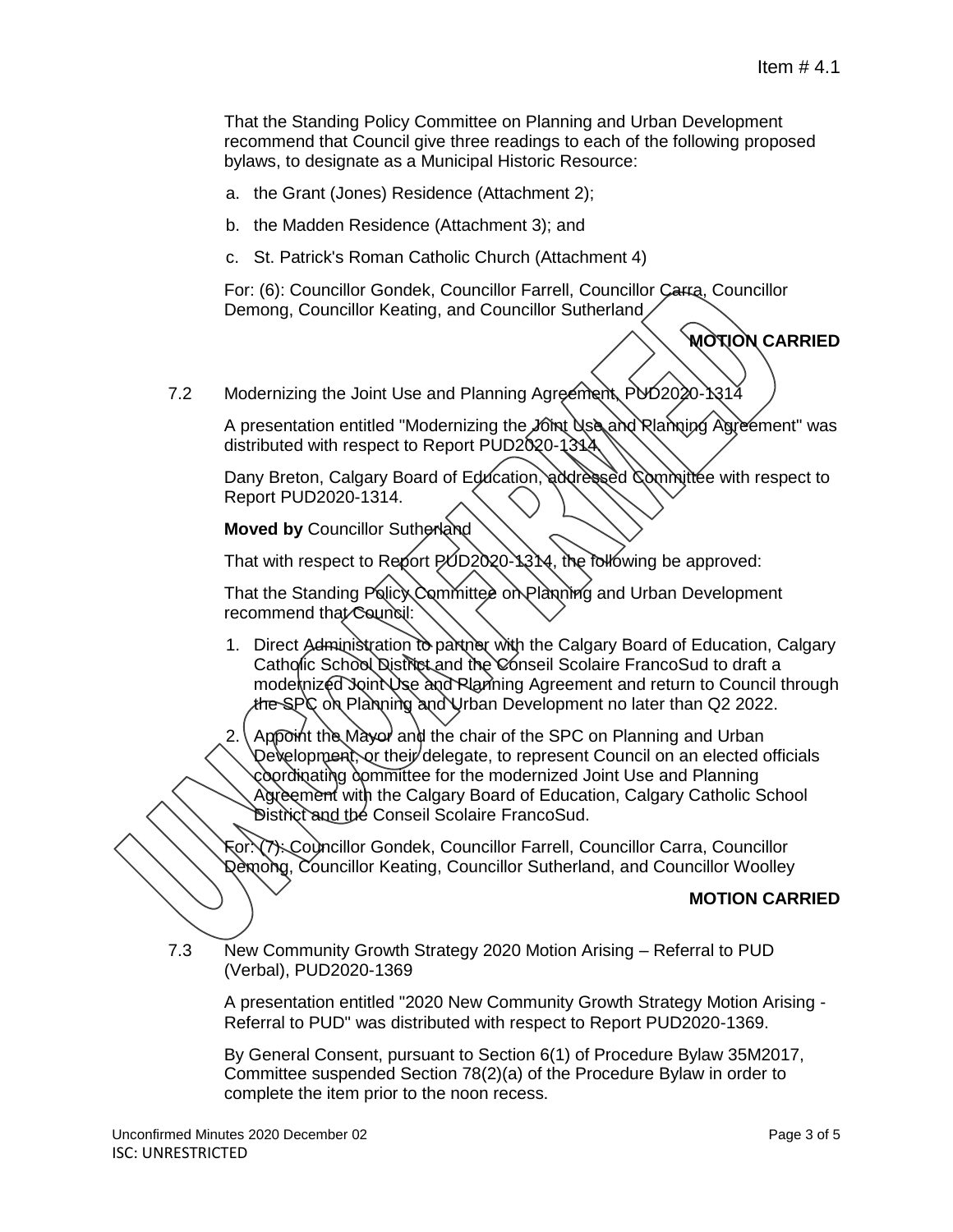Councillor Gondek left the Chair at 12:17 p.m. and Vice-Chair Farrell assumed the Chair.

Councillor Woolley rose on a Point of Order.

The Chair ruled on the Point of Order.

**Moved by** Councillor Gondek

That with respect to Report PUD2020-1369, the following be approved:

That the Standing Policy Committee on Planning and Urban Development recommend that Council direct Administration to:

- 1. Revisit areas where growth management overlay removal has resulted in designation of City of Calgary capital to evaluate whether design or timing of approved infrastructure can be right-sized or postponed; and
- 2. Bring forward recommendations for growth funding in all parts of the city (including growth management overlay removal when applicable) as part of November budget process beginning in 2021, so that Council is able to make capital and operating budget decisions based on (1) alignment with MDP/CTP targets, (2) market viability) and (3) financial implications.

For: (7): Councillor Gondek, Councillor Farrell, Councillor Carra, Councillor Demong, Councillor Keating, Councillor Sutherland, and Councillor Woolley

# **MOTION CARRIED**

Councillor Gondek resumed the Chair at 12:25 p.m. and Councillor Farrell returned to her regular seat in Committee.

8. ITEMS DIRECTLY TO COMMITTEE

8.1 REFERRED REPORTS

8.2 NOTICE(S) OF MOTION

None URGENT BUSINESS

None

10. CONFIDENTIAL ITEMS

None

# 10.1 ITEMS FROM OFFICERS, ADMINISTRATION AND COMMITTEES

None

10.2 URGENT BUSINESS

None

## 11. ADJOURNMENT

That this meeting adjourn at 12:26 p.m.